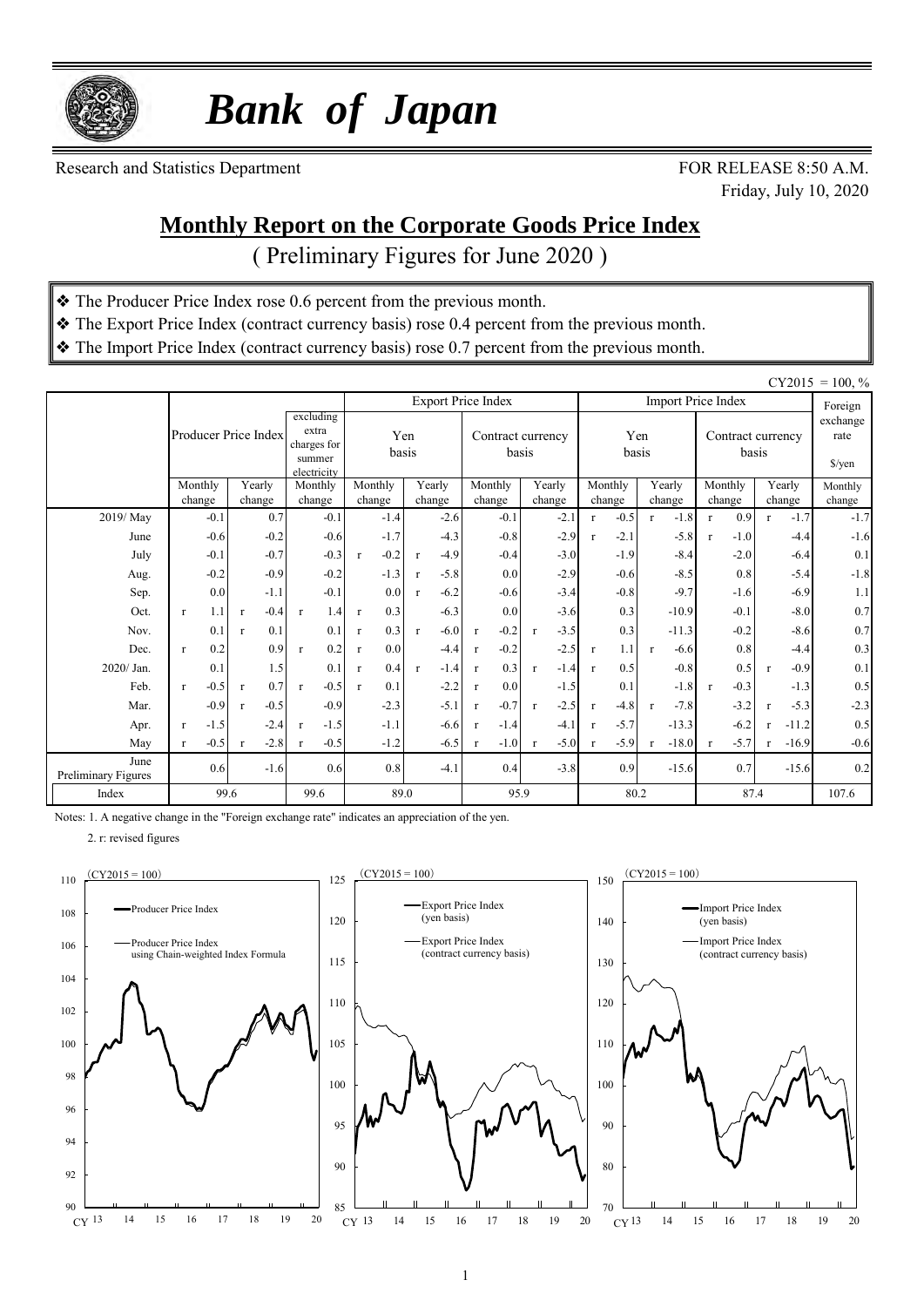#### (Commodities contributing to the monthly changes in June 2020)

| Producer Price Index                     |                           | Monthly change $0.6\%$                                                                                             |
|------------------------------------------|---------------------------|--------------------------------------------------------------------------------------------------------------------|
| Groups                                   | Contribution<br>to change | Commodities                                                                                                        |
| Petroleum & coal products                | 0.51%                     | Gasoline, Gas oil, Kerosene                                                                                        |
| Nonferrous metals                        | $0.08\%$                  | Unwrought copper, Power & telecommunications cables except optical fiber cables,<br>Copper wire rods               |
| Scrap & waste                            | $0.06\%$                  | Iron & steel scrap, Copper & copper alloy scrap                                                                    |
| Electric power, gas & water              | $-0.02 \%$                | Water for end users except industrial users, Commercial high tension power,<br>Industrial extra high tension power |
| Agriculture, forestry & fishery products | $-0.01 \%$                | Chicken eggs, Beef, Cedar logs                                                                                     |

| Export Price Index (contract currency basis)                 |                           | Monthly change 0.4%                                                                                                    |  |  |  |  |  |
|--------------------------------------------------------------|---------------------------|------------------------------------------------------------------------------------------------------------------------|--|--|--|--|--|
| Groups                                                       | Contribution<br>to change | Commodities                                                                                                            |  |  |  |  |  |
| Chemicals & related products                                 | $0.15 \%$                 | Ethylene, Vinyl chloride monomer, Propylene                                                                            |  |  |  |  |  |
| Other primary products & manufactured goods                  | $0.15 \%$                 | Jet fuel oil & kerosene, Gasoline, Wastepaper                                                                          |  |  |  |  |  |
| Metals & related products                                    | $0.10 \%$                 | Iron & steel scrap, Unwrought copper, Unwrought gold                                                                   |  |  |  |  |  |
| General purpose, production & business oriented<br>machinery | $0.01 \%$                 | Semiconductor manufacturing equipment, Metal valves                                                                    |  |  |  |  |  |
| Electric & electronic products                               | $-0.05\%$                 | Visual equipment, Linear integrated circuits & hybrid integrated circuits,<br>Semiconductor & IC measuring instruments |  |  |  |  |  |
| Textiles                                                     | $-0.01\%$                 | Natural fiber fabrics                                                                                                  |  |  |  |  |  |

| Import Price Index (contract currency basis)        |                           | Monthly change 0.7%                                                           |
|-----------------------------------------------------|---------------------------|-------------------------------------------------------------------------------|
| Groups                                              | Contribution<br>to change | Commodities                                                                   |
| Petroleum, coal & natural gas                       | 0.81%                     | Crude petroleum, Liquefied petroleum gas, Jet fuel oil & kerosene             |
| Metals & related products                           | $0.04\%$                  | Copper ores, Copper & copper alloy scrap, Unwrought silver                    |
| Beverages & foods and agriculture products for food | $-0.06\%$                 | Corn, Wheat, Edible offal & tongues of cattle                                 |
| Chemicals & related products                        | $-0.04\%$                 | Saturated polyester resins, Antineoplastic agents, Perfume & flavor materials |
| Other primary products & manufactured goods         | $-0.03\%$                 | Natural rubber, Plastic films & sheets, Crude salt                            |
| Electric & electronic products                      | $-0.03\%$                 | Storage media, Cellular phones, Solar batteries                               |
| Lumber & wood products and forest products          | $-0.01\%$                 | Plywood, Russian timber, North American logs                                  |

| (Reference Index)<br>Producer Price Index excluding Consumption Tax |                           | Monthly change $0.6\%$                                                                                             |
|---------------------------------------------------------------------|---------------------------|--------------------------------------------------------------------------------------------------------------------|
| Groups                                                              | Contribution<br>to change | Commodities                                                                                                        |
| Petroleum & coal products                                           | 0.51%                     | Gasoline, Gas oil, Kerosene                                                                                        |
| Nonferrous metals                                                   | $0.08 \%$                 | Unwrought copper, Power & telecommunications cables except optical fiber cables,<br>Copper wire rods               |
| Scrap & waste                                                       | $0.06\%$                  | Iron & steel scrap, Copper & copper alloy scrap                                                                    |
| Electric power, gas & water                                         | $-0.02 \%$                | Water for end users except industrial users, Commercial high tension power,<br>Industrial extra high tension power |
| Agriculture, forestry & fishery products                            | $-0.01 \%$                | Chicken eggs, Beef, Cedar logs                                                                                     |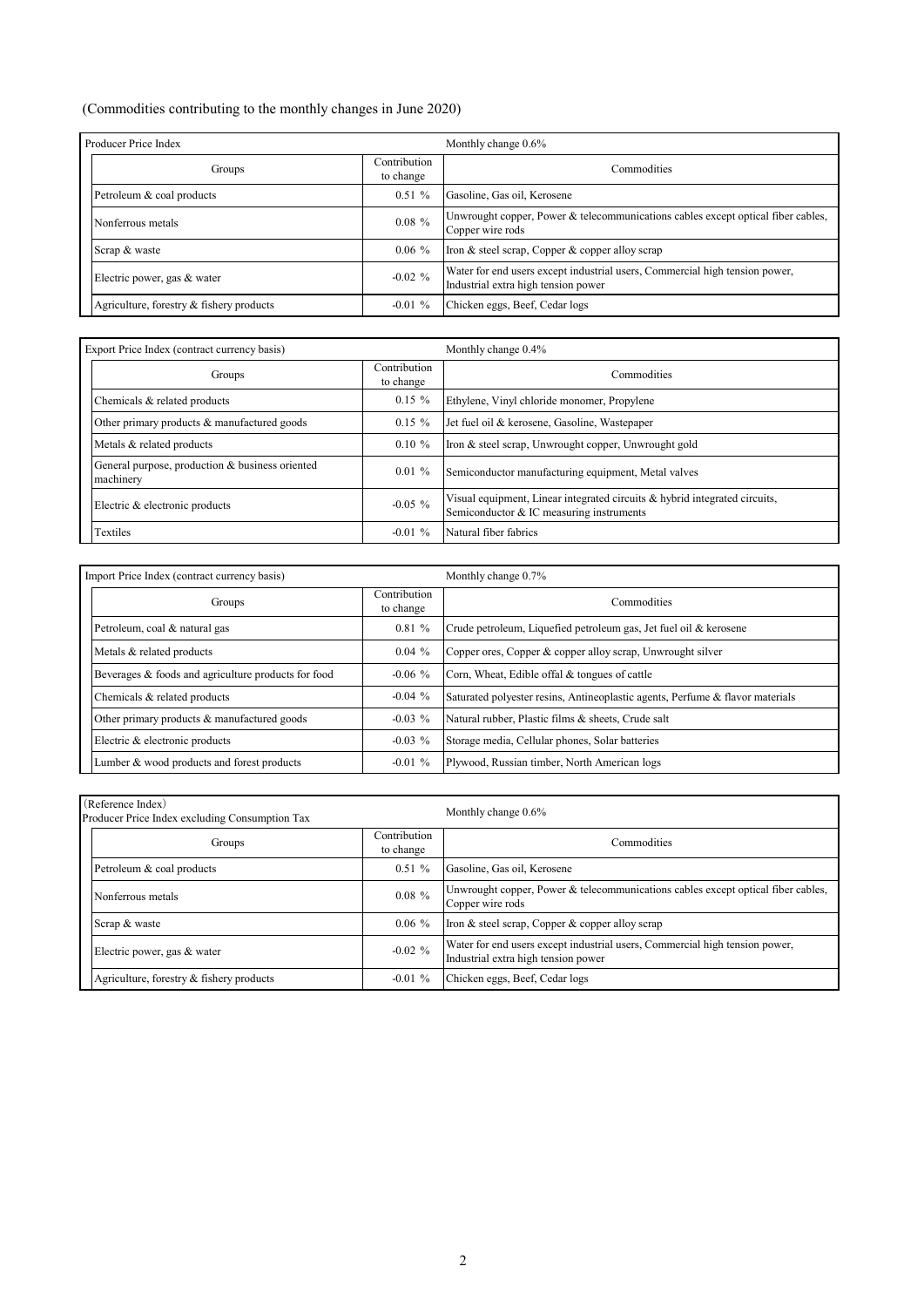### Producer Price Index ( Preliminary Figures for June 2020 )

 $CY2015 = 100, \%$ 

|                                                | Weight  | Index |             | Previous<br>month | Monthly<br>change |         | Previous<br>month | Yearly<br>change |         | Previous<br>month |
|------------------------------------------------|---------|-------|-------------|-------------------|-------------------|---------|-------------------|------------------|---------|-------------------|
| All commodities                                | 1,000.0 | 99.6  | $\bf r$     | 99.0              | 0.6               | $\bf r$ | $-0.5$            | $-1.6$           | $\bf r$ | $-2.8$            |
| excluding extra charges for summer electricity | 1,000.0 | 99.6  | $\bf r$     | 99.0              | 0.6               | $\bf r$ | $-0.5$            | $-1.6$           | $\bf r$ | $-2.8$            |
| Beverages & foods                              | 141.6   | 102.3 | r           | 102.2             | 0.1               | $\bf r$ | 0.0               | $0.8\,$          | $\bf r$ | 0.9               |
| Textile products                               | 9.6     | 103.5 | $\bf r$     | 103.4             | 0.1               | $\bf r$ | $-0.6$            | $1.0\,$          | $\bf r$ | 0.9               |
| Lumber & wood products                         | 9.2     | 104.5 | $\mathbf r$ | 104.9             | $-0.4$            | $\bf r$ | $-0.1$            | $-0.4$           | $\bf r$ | 0.1               |
| Pulp, paper & related products                 | 27.7    | 109.5 |             | 109.5             | 0.0               |         | $-0.1$            | 1.7              |         | 1.7               |
| Chemicals & related products                   | 89.2    | 88.9  | $\bf r$     | 88.9              | 0.0               |         | $-0.4$            | $-5.9$           | $\bf r$ | $-6.2$            |
| Petroleum & coal products                      | 59.5    | 82.3  | $\mathbf r$ | 73.9              | 11.4              | $\bf r$ | $-7.7$            | $-25.9$          | $\bf r$ | $-36.5$           |
| Plastic products                               | 38.2    | 98.6  |             | 98.5              | 0.1               |         | $-0.2$            | 0.3              |         | 0.1               |
| Ceramic, stone & clay products                 | 23.3    | 106.6 | $\bf r$     | 106.8             | $-0.2$            | $\bf r$ | 0.1               | 1.9              | $\bf r$ | 2.6               |
| Iron & steel                                   | 51.7    | 110.1 | $\bf r$     | 110.2             | $-0.1$            | $\bf r$ | $-0.4$            | $-0.3$           | $\bf r$ | $-0.2$            |
| Nonferrous metals                              | 27.1    | 93.8  |             | 91.0              | 3.1               |         | 0.6               | $-1.3$           |         | $-6.5$            |
| Metal products                                 | 40.0    | 108.9 | $\bf r$     | 108.9             | $0.0\,$           |         | 0.0               | 2.6              | $\bf r$ | 2.5               |
| General purpose machinery                      | 27.2    | 103.7 | $\bf r$     | 104.0             | $-0.3$            |         | 0.1               | 2.0              | $\bf r$ | $2.2\,$           |
| Production machinery                           | 41.1    | 104.2 | $\bf r$     | 104.0             | 0.2               | $\bf r$ | 0.3               | 2.1              | $\bf r$ | 2.0               |
| Business oriented machinery                    | 16.2    | 103.0 |             | 103.1             | $-0.1$            | $\bf r$ | $-0.4$            | 1.4              |         | 1.6               |
| Electronic components & devices                | 24.5    | 99.2  |             | 98.9              | $0.3\,$           |         | $0.0\,$           | 2.0              | r       | 1.3               |
| Electrical machinery & equipment               | 52.7    | 95.1  | $\mathbf r$ | 95.0              | 0.1               | $\bf r$ | $-0.2$            | 0.6              | $\bf r$ | $0.4\,$           |
| Information & communications equipment         | 20.8    | 95.5  |             | 95.6              | $-0.1$            |         | 0.2               | 0.4              |         | 0.1               |
| Transportation equipment                       | 140.7   | 99.9  | $\bf r$     | 99.9              | $0.0\,$           |         | 0.0               | $1.8\,$          | $\bf r$ | 1.7               |
| Other manufacturing industry products          | 48.0    | 104.2 | $\mathbf r$ | 104.2             | $0.0\,$           | $\bf r$ | 0.1               | $3.0\,$          | $\bf r$ | 3.0               |
| Agriculture, forestry & fishery products       | 35.8    | 107.2 | $\bf r$     | 107.5             | $-0.3$            | $\bf r$ | $-0.4$            | $-1.6$           | $\bf r$ | $-2.0$            |
| Minerals                                       | 3.9     | 102.2 | $\mathbf r$ | 102.2             | $0.0\,$           | $\bf r$ | $-0.4$            | 0.3              | $\bf r$ | $-0.8$            |
| Electric power, gas & water                    | 67.1    | 96.6  | $\bf r$     | 96.9              | $-0.3$            | $\bf r$ | $-0.3$            | $-2.8$           | $\bf r$ | $-3.9$            |
| Scrap & waste                                  | 4.9     | 102.6 | $\mathbf r$ | 90.3              | 13.6              | $\bf r$ | $-0.4$            | $-11.4$          |         | $-25.7$           |

Notes: 1. The index of "All commodities excluding extra charges for summer electricity" adjusts extra charges applied during summer season from July to September.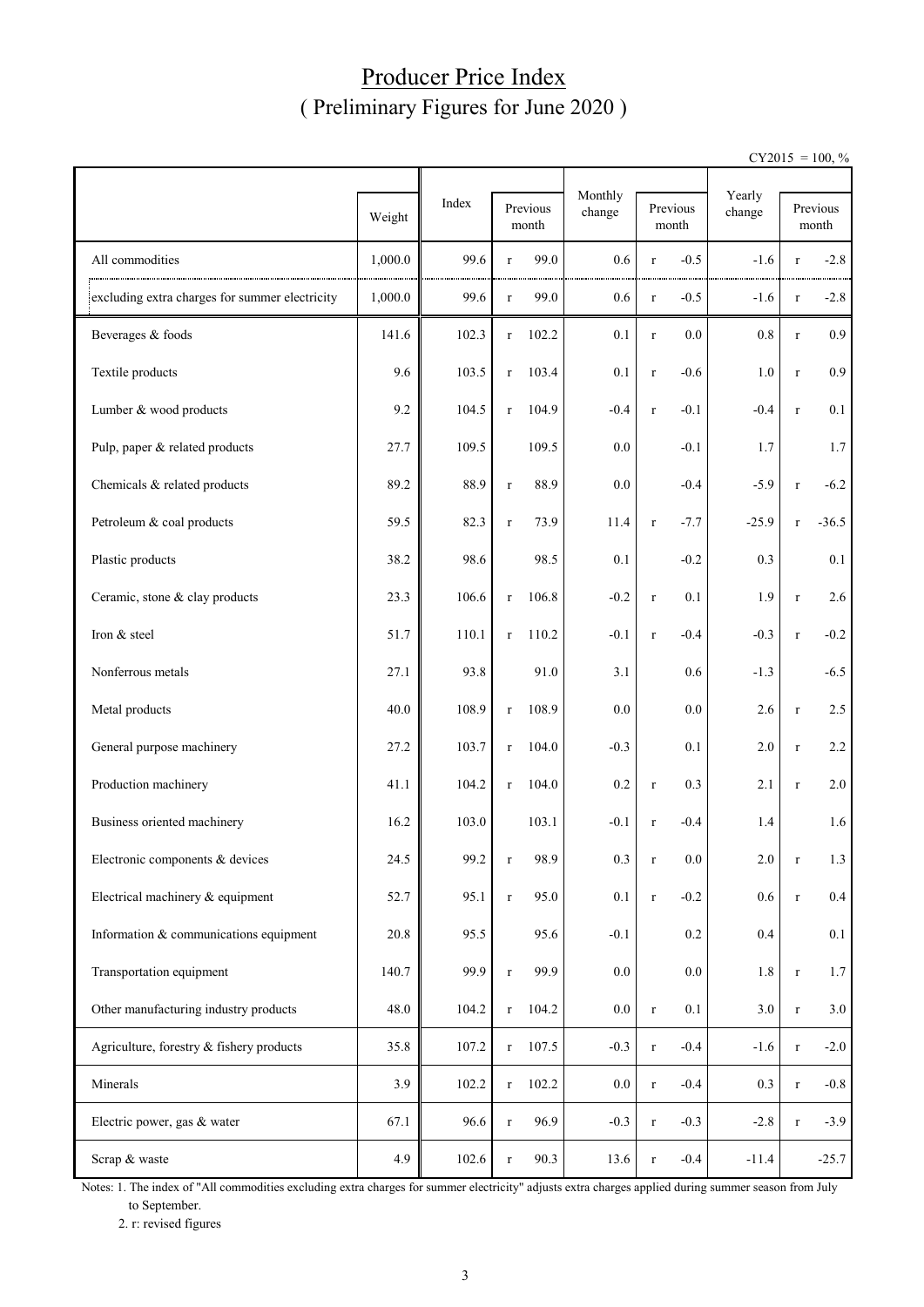## Export Price Index ( Preliminary Figures for June 2020 )

 $CY2015 = 100, \%$ 

|                                                                |         | Index        |                   | Monthly change |              |              |                   | Yearly change                 |              |                   |        |                               |
|----------------------------------------------------------------|---------|--------------|-------------------|----------------|--------------|--------------|-------------------|-------------------------------|--------------|-------------------|--------|-------------------------------|
|                                                                | Weight  | Yen<br>basis | Previous<br>month |                | Yen<br>basis |              | Previous<br>month | Contract<br>currency<br>basis | Yen<br>basis | Previous<br>month |        | Contract<br>currency<br>basis |
| All commodities                                                | 1,000.0 | 89.0         |                   | 88.3           | 0.8          |              | $-1.2$            | 0.4                           | $-4.1$       |                   | $-6.5$ | $-3.8$                        |
| Textiles                                                       | 13.8    | 89.1         | $\mathbf{r}$      | 89.6           | $-0.6$       | $\mathbf r$  | $-0.8$            | $-0.9$                        | $-3.9$       | $\mathbf{r}$      | $-4.1$ | $-3.6$                        |
| Chemicals & related products                                   | 98.4    | 77.2         | $\mathbf{r}$      | 75.7           | 2.0          |              | $-6.3$            | 1.8                           | $-16.5$      | $-21.3$<br>r      |        | $-16.7$                       |
| Metals & related products                                      | 108.5   | 100.0        | $\mathbf{r}$      | 99.0           | 1.0          |              | $-0.6$            | 0.7                           | $-4.3$       | $\mathbf{r}$      | $-7.5$ | $-3.9$                        |
| General purpose, production $&$<br>business oriented machinery | 189.4   | 94.8         | $\mathbf{r}$      | 94.4           | 0.4          | $\mathbf{r}$ | $-0.6$            | 0.1                           | $-0.7$       | $\mathbf{r}$      | $-2.6$ | $-0.3$                        |
| Electric & electronic products                                 | 205.5   | 85.5         |                   | 85.4           | 0.1          |              | $-0.7$            | $-0.3$                        | $-1.0$       |                   | $-2.2$ | $-0.8$                        |
| Transportation equipment                                       | 285.2   | 90.2         |                   | 89.5           | 0.8          |              | $-0.2$            | $0.0\,$                       | $-0.4$       |                   | $-2.4$ | 0.3                           |
| Other primary products $&$<br>manufactured goods               | 99.2    | 80.9         | $\mathbf{r}$      | 79.4           | 1.9          | r            | $-3.1$            | 1.7                           | $-14.8$      | $r - 18.1$        |        | $-14.7$                       |

Note: r: revised figures

# Import Price Index ( Preliminary Figures for June 2020 )

 $CY2015 = 100, \%$ 

|                                                              |                        |      | Index<br>Monthly change |      |              |                   | Yearly change |                               |              |              |                   |                               |
|--------------------------------------------------------------|------------------------|------|-------------------------|------|--------------|-------------------|---------------|-------------------------------|--------------|--------------|-------------------|-------------------------------|
|                                                              | Yen<br>Weight<br>basis |      | Previous<br>month       |      | Yen<br>basis | Previous<br>month |               | Contract<br>currency<br>basis | Yen<br>basis |              | Previous<br>month | Contract<br>currency<br>basis |
| All commodities                                              | 1,000.0                | 80.2 | $\mathbf{r}$            | 79.5 | 0.9          | $\mathbf{r}$      | $-5.9$        | 0.7                           | $-15.6$      |              | $r -18.0$         | $-15.6$                       |
| Beverages & foods and agriculture<br>products for food       | 80.4                   | 87.8 |                         | 88.0 | $-0.2$       | $\mathbf{r}$      | $-0.9$        | $-0.7$                        | $-2.6$       |              | $-3.5$            | $-2.0$                        |
| Textiles                                                     | 61.3                   | 92.7 |                         | 92.6 | 0.1          | $\mathbf{r}$      | $-0.1$        | 0.0                           | $-0.5$       |              | $-1.5$            | $-0.3$                        |
| Metals & related products                                    | 95.8                   | 95.0 | $\mathbf{r}$            | 94.5 | 0.5          | $\mathbf{r}$      | $-0.9$        | 0.4                           | $-2.9$       | $\mathbf{r}$ | $-6.2$            | $-2.3$                        |
| Lumber & wood products and<br>forest products                | 17.3                   | 92.8 |                         | 92.6 | 0.2          |                   | $-1.6$        | $-0.7$                        | $-4.7$       |              | $-6.9$            | $-4.3$                        |
| Petroleum, coal & natural gas                                | 252.3                  | 59.9 | $\mathbf{r}$            | 57.3 | 4.5          |                   | $r -23.3$     | 4.4                           | $-44.6$      |              | $r -48.7$         | $-44.5$                       |
| Chemicals & related products                                 | 94.7                   | 83.7 | $\mathbf{r}$            | 83.7 | 0.0          |                   | $-1.5$        | $-0.4$                        | $-11.2$      |              | $r -12.9$         | $-11.5$                       |
| General purpose, production &<br>business oriented machinery | 68.1                   | 93.4 | $\mathbf{r}$            | 93.1 | 0.3          | $\mathbf r$       | $-1.5$        | $-0.1$                        | $-1.8$       | $\mathbf{r}$ | $-3.2$            | $-1.5$                        |
| Electric & electronic products                               | 196.6                  | 77.0 | $\mathbf{r}$            | 77.0 | 0.0          | $\mathbf{r}$      | $-0.5$        | $-0.2$                        | $-4.5$       | $\mathbf{r}$ | $-5.9$            | $-4.1$                        |
| Transportation equipment                                     | 49.5                   | 95.2 |                         | 94.7 | 0.5          |                   | $-0.3$        | 0.0                           | $-0.2$       |              | $-1.4$            | 0.3                           |
| Other primary products $&$<br>manufactured goods             | 84.0                   | 89.8 | $\mathbf{r}$            | 89.9 | $-0.1$       |                   | $-0.8$        | $-0.3$                        | $-2.6$       | $\mathbf{r}$ | $-3.6$            | $-2.4$                        |

Note: r: revised figures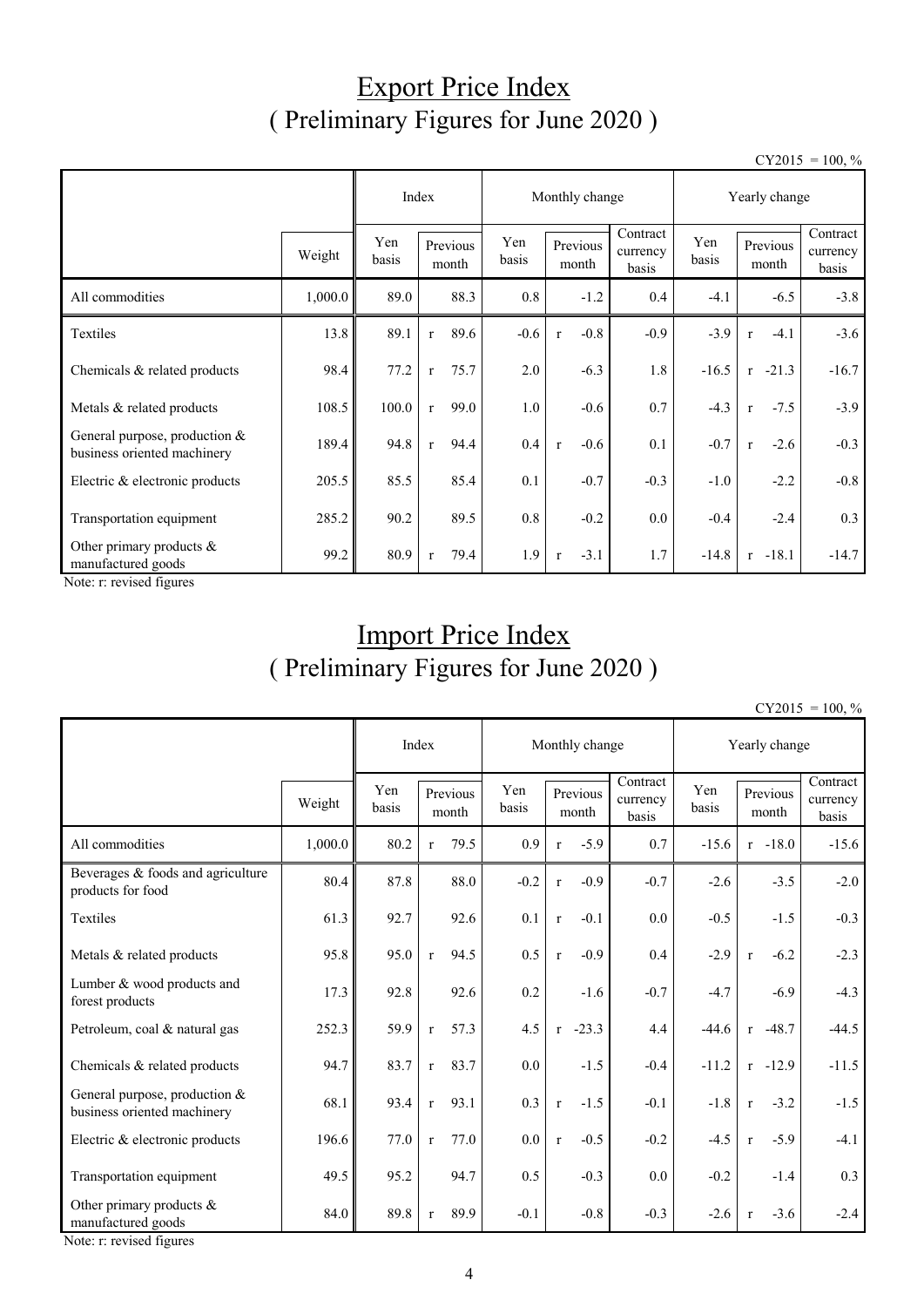# Index by Stage of Demand and Use ( Preliminary Figures for June 2020 )

 $CY2015 = 100, \%$ 

|               |                           |           |       | Monthly |                         | Yearly    |                           |
|---------------|---------------------------|-----------|-------|---------|-------------------------|-----------|---------------------------|
|               |                           | Weight    | Index | change  | Previous month          | change    | Previous month            |
|               | Domestic demand products  | 1,000.000 | 93.5  | 0.6     | $-1.7$                  | $-6.1$    | $-7.6$                    |
|               | Domestic goods            | 744.660   | 98.1  | 0.6     | $-0.4$                  | $-3.1$    | $-4.2$                    |
|               | Imports                   | 255.340   | 80.2  | 0.9     | $-5.9$<br>$\mathbf{r}$  | $-15.6$ r | $-18.0$                   |
| Raw materials |                           | 100.163   | 78.2  | 2.4     | $-11.0$<br>lr.          | $-25.7$   | $-29.3$                   |
|               | Domestic goods            | 26.060    | 104.5 | 1.3     | $-0.5$<br>r             | $-3.4$    | $-5.8$                    |
|               | Imports                   | 74.103    | 68.9  | 2.8     | $-15.7$<br>$\mathbf{r}$ | $-33.9$   | $-37.7$<br>$\mathsf{I}$ r |
|               | Intermediate materials    | 535.481   | 95.9  | 0.5     | $-1.0$<br>$\mathbf{r}$  | $-4.9$    | $-6.1$                    |
|               | Domestic goods            | 448.097   | 98.0  | 0.6     | $-0.5$                  | $-3.7$    | $-4.9$                    |
|               | Imports                   | 87.384    | 85.6  | 0.2     | $-3.7$<br>$\mathbf{r}$  | $-10.4$   | $-12.2$<br>$\mathbf{r}$   |
| Final goods   |                           | 364.356   | 94.2  | 0.6     | $-0.4$                  | $-2.3$    | $-3.4$                    |
|               | Domestic goods            | 270.503   | 97.6  | 0.5     | $-0.3$                  | $-2.0$    | $-2.9$<br>$\mathsf{I}$ r  |
|               | Imports                   | 93.853    | 84.2  | 0.5     | $-0.7$<br>1r            | $-3.6$ r  | $-5.1$                    |
|               | Capital goods             | 112.246   | 97.0  | 0.1     | 0.0                     | $-0.3$    | $-0.7$                    |
|               | Domestic goods            | 87.827    | 100.1 | 0.1     | 0.1                     | 0.0       | $-0.2$                    |
|               | Imports                   | 24.419    | 85.8  | 0.2     | $-0.3$                  | $-1.6$    | $-2.7$<br>$\mathsf{r}$    |
|               | Consumer goods            | 252.110   | 92.9  | 0.8     | $-0.5$<br>r             | $-3.2$    | $-4.7$                    |
|               | Domestic goods            | 182.676   | 96.4  | 0.8     | $-0.5$                  | $-2.9$    | $-4.2$                    |
|               | Imports                   | 69.434    | 83.6  | 0.5     | $-0.8$                  | $-4.2$    | $-5.9$<br>1r              |
|               | Durable consumer goods    | 67.121    | 87.6  | 0.0     | $-0.1$                  | $-2.7$    | $-3.2$                    |
|               | Domestic goods            | 42.200    | 95.7  | 0.0     | 0.0                     | $-1.0$    | $-1.1$                    |
|               | Imports                   | 24.921    | 74.0  | 0.3     | $-0.3$                  | $-5.9$    | $-7.5$                    |
|               | Nondurable consumer goods | 184.989   | 94.8  | 1.0     | $-0.7$<br>r             | $-3.5$    | $-5.1$                    |
|               | Domestic goods            | 140.476   | 96.7  | 1.2     | $-0.6$                  | $-3.4$    | $-5.1$                    |
|               | Imports                   | 44.513    | 89.1  | 0.7     | $-1.0$                  | $-3.4$    | $-5.0$<br>1r              |

Notes: 1. These indexes are compiled by reclassifying the "Producer Price Index excluding the consumption tax," "Export Price Index" and "Import Price Index" in terms of commodities' stage of demand or use of goods.

2. r: revised figures

#### (Index by Stage of Demand and Use)

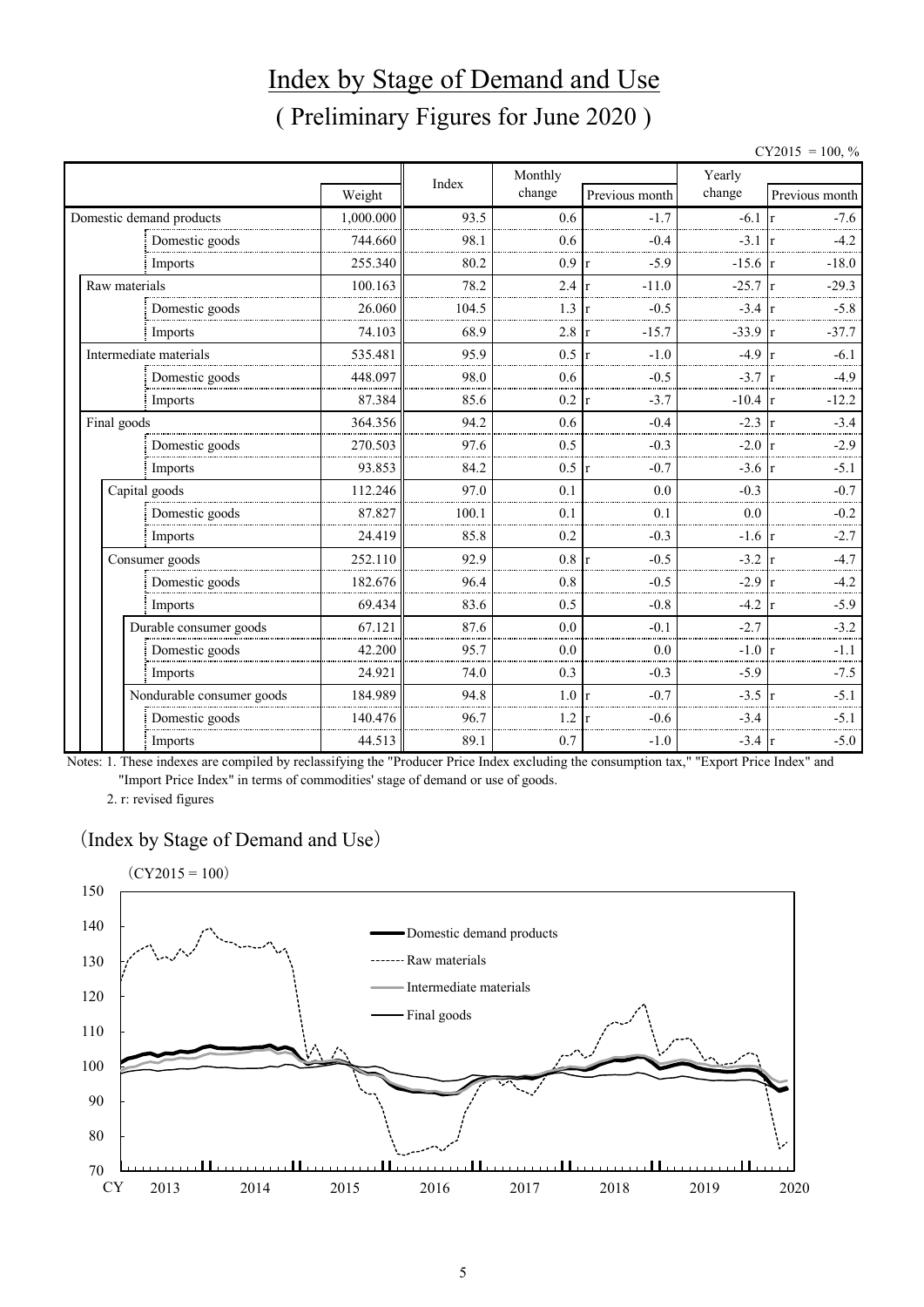# Producer Price Index using Chain-weighted Index Formula ( Preliminary Figures for June 2020 )

 $CY2015 = 100, \%$ 

|                                                | Weight  | Index | Monthly<br>change |             | Previous<br>$\mbox{month}$ | Yearly<br>change |              | Previous<br>month |
|------------------------------------------------|---------|-------|-------------------|-------------|----------------------------|------------------|--------------|-------------------|
| All commodities                                | 1,000.0 | 99.6  | 0.6               | $\bf r$     | $-0.4$                     | $-1.4$           | r            | $-2.4$            |
| excluding extra charges for summer electricity | 1,000.0 | 99.6  | 0.6               | $\bf r$     | $-0.4$                     | $-1.4$           | r            | $-2.4$            |
| Beverages & foods                              | 142.0   | 102.0 | 0.1               | $\mathbf r$ | 0.0                        | 0.7              | $\bf r$      | 0.9               |
| Textile products                               | 9.5     | 103.3 | 0.0               | $\bf r$     | $-0.5$                     | 1.0              | $\bf r$      | 0.9               |
| Lumber & wood products                         | 9.9     | 104.4 | $-0.4$            | $\mathbf r$ | $-0.2$                     | $-0.4$           |              | $0.2\,$           |
| Pulp, paper & related products                 | 27.4    | 109.1 | 0.1               |             | $-0.1$                     | 1.7              |              | 1.6               |
| Chemicals & related products                   | 87.4    | 88.7  | 0.1               | $\bf r$     | $-0.3$                     | $-5.7$           | $\bf r$      | $-6.0$            |
| Petroleum & coal products                      | 56.2    | 83.1  | 11.1              | $\bf r$     | $-7.7$                     | $-25.5$          |              | $-36.1$           |
| Plastic products                               | 40.5    | 98.0  | 0.1               | $\mathbf r$ | $-0.3$                     | 0.0              | $\bf r$      | $-0.3$            |
| Ceramic, stone & clay products                 | 23.1    | 106.3 | $-0.3$            | $\mathbf r$ | 0.1                        | 2.0              |              | 2.8               |
| Iron & steel                                   | 53.2    | 110.2 | $-0.1$            | $\bf r$     | $-0.3$                     | 0.0              | $\bf r$      | $0.0\,$           |
| Nonferrous metals                              | 26.3    | 92.7  | 3.1               | $\bf r$     | 0.4                        | $-2.5$           | $\bf r$      | $-7.8$            |
| Metal products                                 | 42.1    | 108.6 | 0.1               |             | 0.0                        | 2.5              | $\mathbf{r}$ | 2.4               |
| General purpose machinery                      | 31.2    | 103.6 | $-0.3$            | $\mathbf r$ | 0.2                        | 1.9              |              | $2.0\,$           |
| Production machinery                           | 45.6    | 104.1 | 0.2               | $\mathbf r$ | 0.4                        | 2.3              | $\mathbf{r}$ | 2.3               |
| Business oriented machinery                    | 14.6    | 101.9 | $-0.3$            | $\mathbf r$ | $-0.2$                     | 0.9              |              | 1.4               |
| Electronic components & devices                | 23.3    | 100.7 | 0.3               | $\mathbf r$ | $-0.1$                     | 2.0              | $\bf r$      | 1.5               |
| Electrical machinery & equipment               | 51.1    | 94.8  | 0.0               | $\mathbf r$ | 0.0                        | 0.4              | $\bf r$      | 0.3               |
| Information & communications equipment         | 17.1    | 95.0  | $-0.1$            |             | 0.2                        | 0.3              |              | $-0.1$            |
| Transportation equipment                       | 151.4   | 99.6  | $0.0\,$           |             | 0.0                        | 1.7              | $\bf r$      | 1.6               |
| Other manufacturing industry products          | 45.5    | 103.9 | 0.1               | $\mathbf r$ | 0.1                        | 3.0              | $\bf r$      | 2.9               |
| Agriculture, forestry & fishery products       | 37.1    | 108.4 | $-0.3$            | $\mathbf r$ | $-0.4$                     | $-1.4$           | $\bf r$      | $-1.7$            |
| Minerals                                       | 3.5     | 102.3 | $0.0\,$           | $\mathbf r$ | $-0.3$                     | $0.6\,$          | $\bf r$      | $-0.3$            |
| Electric power, gas & water                    | 55.9    | 96.8  | $-0.3$            | $\bf r$     | $-0.3$                     | $-2.9$           | $\bf r$      | $-3.9$            |
| Scrap & waste                                  | 6.1     | 103.3 | 14.5              | $\bf r$     | $-0.6$                     | $-12.2$          | $\bf r$      | $-27.1$           |

Notes: 1. The index of "All commodities excluding extra charges for summer electricity" adjusts extra charges applied during summer season from July to September.

2. The indexes are based on the year 2017 weights.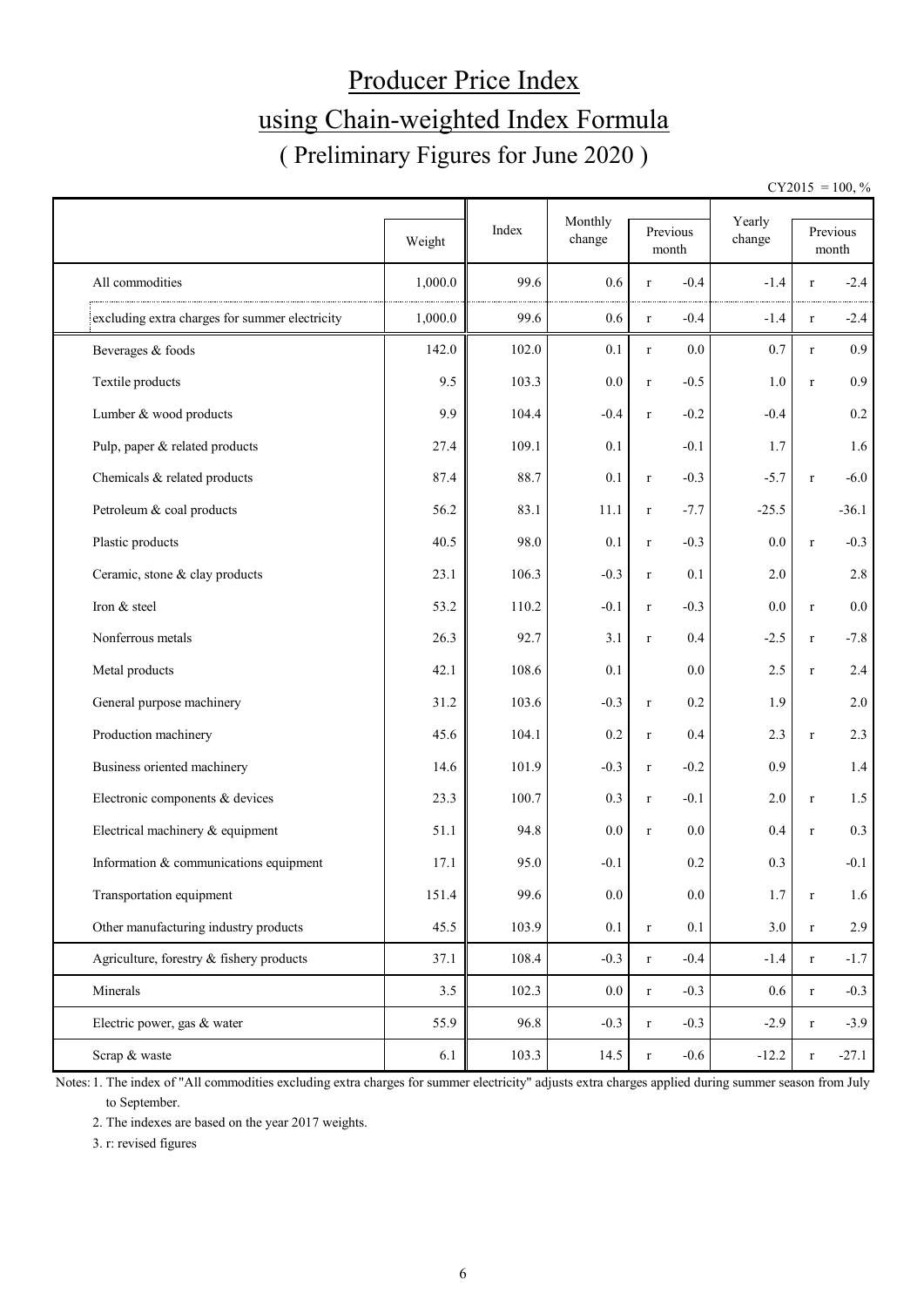## Corporate Goods Price Index Time Series Data

|           |                |                 |                                  |                  |                                           |                                           |                                                          |                                |                                  |                  |                                                      |                                              |                                  |                  | $CY2015 = 100, \%$                        |
|-----------|----------------|-----------------|----------------------------------|------------------|-------------------------------------------|-------------------------------------------|----------------------------------------------------------|--------------------------------|----------------------------------|------------------|------------------------------------------------------|----------------------------------------------|----------------------------------|------------------|-------------------------------------------|
|           |                |                 | Producer Price Index             |                  |                                           |                                           |                                                          |                                | <b>Export Price Index</b>        |                  |                                                      |                                              |                                  |                  |                                           |
|           |                | All commodities |                                  |                  |                                           |                                           | (Reference)<br>excluding extra<br>charges for summer     | All commodities<br>(yen basis) |                                  |                  |                                                      | All commodities<br>(contract currency basis) |                                  |                  |                                           |
|           |                |                 | Monthly<br>(Quarterly)<br>change | Yearly<br>change | Change<br>from three<br>months<br>earlier | Monthly<br>(Quarterly)<br>$_{\rm change}$ | electricity<br>Change<br>from three<br>months<br>earlier |                                | Monthly<br>(Quarterly)<br>change | Yearly<br>change | Change<br>from three<br>months<br>earlier            |                                              | Monthly<br>(Quarterly)<br>change | Yearly<br>change | Change<br>from three<br>months<br>earlier |
| <b>CY</b> | 2017           | 98.7            | $\overline{\phantom{0}}$         | 2.3              | $\overline{\phantom{0}}$                  | $\overline{\phantom{0}}$                  |                                                          | 95.5                           | $\overline{\phantom{0}}$         | 5.3              | —                                                    | 100.2                                        | $\equiv$                         | 3.4              | $\overline{\phantom{0}}$                  |
|           | 2018           | 101.3           | $\overline{\phantom{0}}$         | 2.6              |                                           |                                           |                                                          | 96.8                           | $\overline{\phantom{0}}$         | 1.4              | $\overline{\phantom{0}}$                             | 102.2                                        | —                                | 2.0              |                                           |
|           | 2019           | 101.5           | $\overline{\phantom{0}}$         | 0.2              |                                           |                                           |                                                          | 93.1                           | $\overline{\phantom{0}}$         | $-3.8$           | —                                                    | 99.5                                         |                                  | $-2.6$           | —                                         |
| <b>FY</b> | 2017           | 99.3            | $\overline{\phantom{0}}$         | 2.7              |                                           | —                                         |                                                          | 95.6                           | $\overline{\phantom{0}}$         | 4.7              |                                                      | 100.8                                        |                                  | 3.1              | —                                         |
|           | 2018           | 101.5           | $\overline{\phantom{0}}$         | 2.2              | —                                         | -                                         |                                                          | 96.4                           | $\overline{\phantom{0}}$         | 0.8              | -                                                    | 101.7                                        | —                                | 0.9              | —                                         |
|           | 2019           | 101.6           |                                  | 0.1              |                                           |                                           | $\overline{\phantom{0}}$                                 | 92.4                           | $\overline{\phantom{0}}$         | $-4.1$           | $\overline{\phantom{0}}$                             | 99.1                                         | —                                | $-2.6$           | —                                         |
| 2019/     | Q <sub>3</sub> | 101.0<br>102.1  | $-0.6$<br>1.1                    | $-0.9$<br>0.2    | $\overline{\phantom{0}}$                  | $-0.9$<br>1.4                             | $\overline{\phantom{0}}$                                 | 91.8<br>91.9                   | $-2.7$<br>0.1                    | $-5.7$<br>$-5.5$ | $\overline{\phantom{0}}$<br>$\overline{\phantom{0}}$ | 99.1<br>98.5                                 | $-1.2$<br>$-0.6$                 | $-3.1$<br>$-3.2$ | $\overline{\phantom{0}}$<br>—             |
| 2020/     | Q4<br>Q1       | 101.8           | $-0.3$                           | 0.6              |                                           | $-0.3$                                    | $\overline{\phantom{0}}$                                 | 91.8                           | $-0.1$                           | $-2.9$           | —                                                    | 98.4                                         | $-0.1$                           | $-1.8$           |                                           |
|           | Q2             | 99.4            | $-2.4$                           | $-2.2$           | —                                         | $-2.4$                                    |                                                          | 88.9                           | $-3.2$                           | $-5.7$           |                                                      | 96.0                                         | $-2.4$                           | $-4.3$           |                                           |
| 2019/     | May            | 101.8           | $-0.1$                           | 0.7              | 0.6                                       | $-0.1$                                    | 0.6                                                      | 94.4                           | $-1.4$                           | $-2.6$           | $-0.2$                                               | 100.5                                        | $-0.1$                           | $-2.1$           | 0.4                                       |
|           | June           | 101.2           | $-0.6$                           | $-0.2$           | $-0.3$                                    | $-0.6$                                    | $-0.3$                                                   | 92.8                           | $-1.7$                           | $-4.3$           | $-2.6$                                               | 99.7                                         | $-0.8$                           | $-2.9$           | $-0.7$                                    |
|           | July           | 101.1           | $-0.1$                           | $-0.7$           | $-0.8$                                    | $-0.3$                                    | $-1.0$                                                   | 92.6                           | $-0.2$                           | $-4.9$           | $-3.2$                                               | 99.3                                         | $-0.4$                           | $-3.0$           | $-1.3$                                    |
|           | Aug.           | 100.9           | $-0.2$                           | $-0.9$           | $-0.9$                                    | $-0.2$                                    | $-1.1$                                                   | 91.4                           | $-1.3$                           | $-5.8$           | $-3.2$                                               | 99.3                                         | 0.0                              | $-2.9$           | $-1.2$                                    |
|           | Sep.           | 100.9           | 0.0                              | $-1.1$           | $-0.3$                                    | $-0.1$                                    | $-0.6$                                                   | 91.4                           | 0.0                              | $-6.2$           | $-1.5$                                               | 98.7                                         | $-0.6$                           | $-3.4$           | $-1.0$                                    |
|           | Oct.           | 102.0           | 1.1                              | $-0.4$           | 0.9                                       | 1.4                                       | 1.1                                                      | 91.7                           | 0.3                              | $-6.3$           | $-1.0$                                               | 98.7                                         | 0.0                              | $-3.6$           | $-0.6$                                    |
|           | Nov.           | 102.1           | 0.1                              | 0.1              | 1.2                                       | 0.1                                       | 1.4                                                      | 92.0                           | 0.3                              | $-6.0$           | 0.7                                                  | 98.5                                         | $-0.2$                           | $-3.5$           | $-0.8$                                    |
|           | Dec.           | 102.3           | 0.2                              | 0.9              | 1.4                                       | 0.2                                       | 1.7                                                      | 92.0                           | 0.0                              | $-4.4$           | 0.7                                                  | 98.3                                         | $-0.2$                           | $-2.5$           | $-0.4$                                    |
| 2020/     | Jan.           | 102.4           | 0.1                              | 1.5              | 0.4                                       | 0.1                                       | 0.4                                                      | 92.4                           | 0.4                              | $-1.4$           | 0.8                                                  | 98.6                                         | 0.3                              | $-1.4$           | $-0.1$                                    |
|           | Feb.           | 101.9           | $-0.5$                           | 0.7              | $-0.2$                                    | $-0.5$                                    | $-0.2$                                                   | 92.5                           | 0.1                              | $-2.2$           | 0.5                                                  | 98.6                                         | 0.0                              | $-1.5$           | 0.1                                       |
|           | Mar.           | 101.0           | $-0.9$                           | $-0.5$           | $-1.3$                                    | $-0.9$                                    | $-1.3$                                                   | 90.4                           | $-2.3$                           | $-5.1$           | $-1.7$                                               | 97.9                                         | $-0.7$                           | $-2.5$           | $-0.4$                                    |
|           | Apr.           | 99.5            | $-1.5$                           | $-2.4$           | $-2.8$                                    | $-1.5$                                    | $-2.8$                                                   | 89.4                           | $-1.1$                           | $-6.6$           | $-3.2$                                               | 96.5                                         | $-1.4$                           | $-4.1$           | $-2.1$                                    |
|           | May            | 99.0            | $-0.5$                           | $-2.8$           | $-2.8$                                    | $-0.5$                                    | $-2.8$                                                   | 88.3                           | $-1.2$                           | $-6.5$           | $-4.5$                                               | 95.5                                         | $-1.0$                           | $-5.0$           | $-3.1$                                    |
|           | June           | 99.6            | 0.6                              | $-1.6$           | $-1.4$                                    | 0.6                                       | $-1.4$                                                   | 89.0                           | 0.8                              | $-4.1$           | $-1.5$                                               | 95.9                                         | 0.4                              | $-3.8$           | $-2.0$                                    |

|           |                |                                | Import Price Index               |                  |                                           |                 |                                  |                  |                                           | Foreign                                      |
|-----------|----------------|--------------------------------|----------------------------------|------------------|-------------------------------------------|-----------------|----------------------------------|------------------|-------------------------------------------|----------------------------------------------|
|           |                | All commodities<br>(yen basis) |                                  |                  |                                           | All commodities | (contract currency basis)        |                  |                                           | exchange<br>rate<br>$\sqrt{\frac{2}{\pi}}$   |
|           |                |                                | Monthly<br>(Quarterly)<br>change | Yearly<br>change | Change<br>from three<br>months<br>earlier |                 | Monthly<br>(Quarterly)<br>change | Yearly<br>change | Change<br>from three<br>months<br>earlier | Monthly<br>(Quarterly)<br>(Yearly)<br>change |
| <b>CY</b> | 2017           | 92.7                           |                                  | 10.9             |                                           | 98.2            |                                  | 8.9              |                                           | 3.1                                          |
|           | 2018           | 99.7                           |                                  | 7.6              |                                           | 106.7           |                                  | 8.7              |                                           | $-1.6$                                       |
|           | 2019           | 94.4                           |                                  | $-5.3$           |                                           | 102.2           |                                  | $-4.2$           |                                           | $-1.2$                                       |
| FY        | 2017           | 93.6                           |                                  | 9.6              |                                           | 99.8            |                                  | 7.9              |                                           | 2.3                                          |
|           | 2018           | 99.7                           |                                  | 6.5              |                                           | 106.4           |                                  | 6.6              |                                           | 0.1                                          |
|           | 2019           | 93.6                           |                                  | $-6.1$           |                                           | 101.6           |                                  | $-4.5$           |                                           | $-2.0$                                       |
| 2019/     | Q <sub>3</sub> | 92.6                           | $-4.0$                           | $-8.9$           |                                           | 101.4           | $-2.4$                           | $-6.2$           |                                           | $-2.3$                                       |
|           | Q <sub>4</sub> | 92.7                           | 0.1                              | $-9.6$           |                                           | 100.6           | $-0.8$                           | $-7.0$           |                                           | 1.3                                          |
| 2020/     | Q1             | 92.6                           | $-0.1$                           | $-3.4$           |                                           | 100.3           | $-0.3$                           | $-2.5$           |                                           | 0.1                                          |
|           | Q2             | 81.4                           | $-12.1$                          | $-15.6$          |                                           | 88.7            | $-11.6$                          | $-14.6$          |                                           | $-1.2$                                       |
| 2019/     | May            | 97.0                           | $-0.5$                           | $-1.8$           | 1.3                                       | 104.5           | 0.9                              | $-1.7$           | 1.9                                       | $-1.7$                                       |
|           | June           | 95.0                           | $-2.1$                           | $-5.8$           | $-2.3$                                    | 103.5           | $-1.0$                           | $-4.4$           | $-0.1$                                    | $-1.6$                                       |
|           | July           | 93.2                           | $-1.9$                           | $-8.4$           | $-4.4$                                    | 101.4           | $-2.0$                           | $-6.4$           | $-2.1$                                    | 0.1                                          |
|           | Aug.           | 92.6                           | $-0.6$                           | $-8.5$           | $-4.5$                                    | 102.2           | $0.8\,$                          | $-5.4$           | $-2.2$                                    | $-1.8$                                       |
|           | Sep.           | 91.9                           | $-0.8$                           | $-9.7$           | $-3.3$                                    | 100.6           | $-1.6$                           | $-6.9$           | $-2.8$                                    | 1.1                                          |
|           | Oct.           | 92.2                           | 0.3                              | $-10.9$          | $-1.1$                                    | 100.5           | $-0.1$                           | $-8.0$           | $-0.9$                                    | 0.7                                          |
|           | Nov.           | 92.5                           | 0.3                              | $-11.3$          | $-0.1$                                    | 100.3           | $-0.2$                           | $-8.6$           | $-1.9$                                    | 0.7                                          |
|           | Dec.           | 93.5                           | 1.1                              | $-6.6$           | 1.7                                       | 101.1           | $0.8\,$                          | $-4.4$           | 0.5                                       | 0.3                                          |
| 2020/     | Jan.           | 94.0                           | 0.5                              | $-0.8$           | 2.0                                       | 101.6           | 0.5                              | $-0.9$           | 1.1                                       | 0.1                                          |
|           | Feb.           | 94.1                           | 0.1                              | $-1.8$           | 1.7                                       | 101.3           | $-0.3$                           | $-1.3$           | 1.0                                       | 0.5                                          |
|           | Mar.           | 89.6                           | $-4.8$                           | $-7.8$           | $-4.2$                                    | 98.1            | $-3.2$                           | $-5.3$           | $-3.0$                                    | $-2.3$                                       |
|           | Apr.           | 84.5                           | $-5.7$                           | $-13.3$          | $-10.1$                                   | 92.0            | $-6.2$                           | $-11.2$          | $-9.4$                                    | 0.5                                          |
|           | May            | 79.5                           | $-5.9$                           | $-18.0$          | $-15.5$                                   | 86.8            | $-5.7$                           | $-16.9$          | $-14.3$                                   | $-0.6$                                       |
|           | June           | 80.2                           | 0.9                              | $-15.6$          | $-10.5$                                   | 87.4            | 0.7                              | $-15.6$          | $-10.9$                                   | 0.2                                          |

 $CY2015 = 100, \%$ 

Note: A negative change in the "Foreign exchange rate" indicates an appreciation of the yen.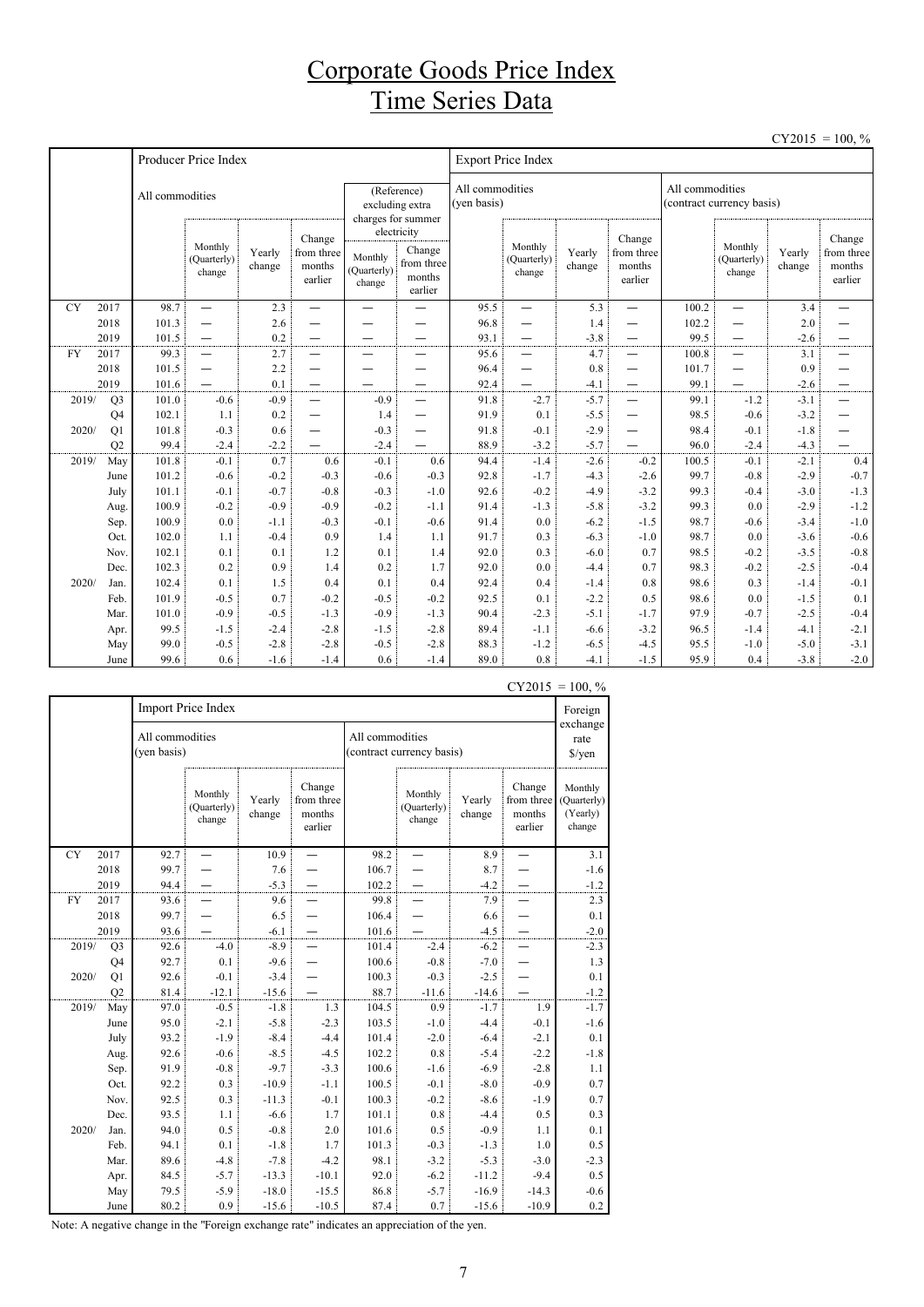## Index by Stage of Demand and Use Time Series Data

 $CY2015 = 100, \%$ 

|           |       |                | Domestic demand products |                                  |                  |       |                                  |                  |                        |                                  |                  |  |
|-----------|-------|----------------|--------------------------|----------------------------------|------------------|-------|----------------------------------|------------------|------------------------|----------------------------------|------------------|--|
|           |       |                | Raw materials            |                                  |                  |       |                                  |                  | Intermediate materials |                                  |                  |  |
|           |       |                |                          | Monthly<br>(Quarterly)<br>change | Yearly<br>change |       | Monthly<br>(Quarterly)<br>change | Yearly<br>change |                        | Monthly<br>(Quarterly)<br>change | Yearly<br>change |  |
| <b>CY</b> |       | 2017           | 97.2                     |                                  | 4.3              | 95.9  |                                  | 22.0             | 97.4                   |                                  | 4.3              |  |
|           |       | 2018           | 100.9                    |                                  | 3.8              | 109.5 |                                  | 14.2             | 101.6                  |                                  | 4.3              |  |
|           |       | 2019           | 99.4                     |                                  | $-1.5$           | 103.8 |                                  | $-5.2$           | 100.6                  |                                  | $-1.0$           |  |
| <b>FY</b> |       | 2017           | 97.9                     |                                  | 4.4              | 97.8  |                                  | 17.3             | 98.2                   |                                  | 4.6              |  |
|           |       | 2018           | 101.0                    |                                  | 3.2              | 110.0 |                                  | 12.5             | 101.9                  |                                  | 3.8              |  |
|           |       | 2019           | 99.0                     |                                  | $-2.0$           | 102.7 |                                  | $-6.6$           | 100.3                  |                                  | $-1.6$           |  |
|           | 2019/ | Q <sub>3</sub> | 98.8                     | $-1.5$                           | $-2.9$           | 101.5 | $-5.1$                           | $-9.8$           | 100.2                  | $-1.2$                           | $-2.4$           |  |
|           |       | Q <sub>4</sub> | 98.6                     | $-0.2$                           | $-3.4$           | 101.5 | 0.0                              | $-11.5$          | 99.8                   | $-0.4$                           | $-2.9$           |  |
|           | 2020/ | Q1             | 98.2                     | $-0.4$                           | $-1.6$           | 101.0 | $-0.5$                           | $-4.0$           | 99.5                   | $-0.3$                           | $-1.6$           |  |
|           |       | Q2             | 93.6                     | $-4.7$                           | $-6.7$           | 80.1  | $-20.7$                          | $-25.1$          | 95.9                   | $-3.6$                           | $-5.4$           |  |
|           | 2019/ | May            | 100.5                    | $-0.3$                           | 0.0              | 108.1 | 0.4                              | 0.3              | 101.6                  | $-0.3$                           | 0.3              |  |
|           |       | June           | 99.6                     | $-0.9$                           | $-1.6$           | 105.3 | $-2.6$                           | $-5.6$           | 100.8                  | $-0.8$                           | $-1.0$           |  |
|           |       | July           | 99.1                     | $-0.5$                           | $-2.7$           | 101.7 | $-3.4$                           | $-9.8$           | 100.6                  | $-0.2$                           | $-1.9$           |  |
|           |       | Aug.           | 98.8                     | $-0.3$                           | $-2.8$           | 102.6 | 0.9                              | $-8.4$           | 100.0                  | $-0.6$                           | $-2.4$           |  |
|           |       | Sep.           | 98.6                     | $-0.2$                           | $-3.3$           | 100.2 | $-2.3$                           | $-11.1$          | 100.1                  | 0.1                              | $-2.7$           |  |
|           |       | Oct.           | 98.4                     | $-0.2$                           | $-4.2$           | 100.7 | 0.5                              | $-13.3$          | 99.6                   | $-0.5$                           | $-3.5$           |  |
|           |       | Nov.           | 98.5                     | 0.1                              | $-4.0$           | 100.9 | 0.2                              | $-14.4$          | 99.9                   | 0.3                              | $-3.0$           |  |
|           |       | Dec.           | 98.9                     | 0.4                              | $-2.2$           | 102.8 | 1.9                              | $-6.6$           | 100.0                  | 0.1                              | $-2.1$           |  |
|           | 2020/ | Jan.           | 99.0                     | 0.1                              | $-0.3$           | 103.9 | 1.1                              | 0.8              | 100.1                  | 0.1                              | $-0.6$           |  |
|           |       | Feb.           | 98.7                     | $-0.3$                           | $-1.1$           | 103.1 | $-0.8$                           | $-1.7$           | 99.9                   | $-0.2$                           | $-1.1$           |  |
|           |       | Mar.           | 97.0                     | $-1.7$                           | $-3.4$           | 95.9  | $-7.0$                           | $-11.0$          | 98.5                   | $-1.4$                           | $-3.0$           |  |
|           |       | Apr.           | 94.5                     | $-2.6$                           | $-6.3$           | 85.8  | $-10.5$                          | $-20.3$          | 96.4                   | $-2.1$                           | $-5.4$           |  |
|           |       | May            | 92.9                     | $-1.7$                           | $-7.6$           | 76.4  | $-11.0$                          | $-29.3$          | 95.4                   | $-1.0$                           | $-6.1$           |  |
|           |       | June           | 93.5                     | 0.6                              | $-6.1$           | 78.2  | 2.4                              | $-25.7$          | 95.9                   | 0.5                              | $-4.9$           |  |

| $CY2015 = 100, \%$ |  |
|--------------------|--|
|                    |  |

|       |                | Domestic demand products (Cont'd) |                                  |                  |      |                                  |                  |      |                                  |                  |  |
|-------|----------------|-----------------------------------|----------------------------------|------------------|------|----------------------------------|------------------|------|----------------------------------|------------------|--|
|       |                | Final goods                       |                                  |                  |      |                                  |                  |      |                                  |                  |  |
|       |                | Capital goods<br>Consumer goods   |                                  |                  |      |                                  |                  |      |                                  |                  |  |
|       |                |                                   | Monthly<br>(Quarterly)<br>change | Yearly<br>change |      | Monthly<br>(Quarterly)<br>change | Yearly<br>change |      | Monthly<br>(Quarterly)<br>change | Yearly<br>change |  |
| CY    | 2017           | 97.3                              |                                  | 0.4              | 98.0 |                                  | 0.1              | 97.0 |                                  | 0.6              |  |
|       | 2018           | 97.5                              |                                  | 0.2              | 97.9 |                                  | $-0.1$           | 97.3 |                                  | 0.3              |  |
|       | 2019           | 96.3                              |                                  | $-1.2$           | 97.4 |                                  | $-0.5$           | 95.9 |                                  | $-1.4$           |  |
| FY    | 2017           | 97.3                              |                                  | 0.6              | 97.9 |                                  | 0.2              | 97.0 |                                  | 0.8              |  |
|       | 2018           | 97.3                              |                                  | 0.0              | 98.0 |                                  | 0.1              | 97.0 |                                  | 0.0              |  |
| 2019  |                | 96.1                              |                                  | $-1.2$           | 97.3 |                                  | $-0.7$           | 95.6 |                                  | $-1.4$           |  |
| 2019/ | Q <sub>3</sub> | 96.0                              | $-0.8$                           | $-1.6$           | 97.0 | $-0.6$                           | $-0.9$           | 95.6 | $-0.9$                           | $-1.8$           |  |
|       | Q4             | 96.0                              | 0.0                              | $-1.7$           | 97.3 | 0.3                              | $-0.9$           | 95.4 | $-0.2$                           | $-2.3$           |  |
| 2020/ | Q1             | 95.6                              | $-0.4$                           | $-0.9$           | 97.2 | $-0.1$                           | $-0.6$           | 94.9 | $-0.5$                           | $-1.1$           |  |
|       | Q2             | 93.9                              | $-1.8$                           | $-3.0$           | 96.9 | $-0.3$                           | $-0.7$           | 92.6 | $-2.4$                           | $-4.0$           |  |
| 2019/ | May            | 96.9                              | $-0.3$                           | $-0.5$           | 97.6 | $-0.3$                           | $-0.4$           | 96.7 | $-0.2$                           | $-0.4$           |  |
|       | June           | 96.4                              | $-0.5$                           | $-1.1$           | 97.3 | $-0.3$                           | $-0.7$           | 96.0 | $-0.7$                           | $-1.3$           |  |
|       | July           | 96.2                              | $-0.2$                           | $-1.4$           | 97.0 | $-0.3$                           | $-1.0$           | 95.9 | $-0.1$                           | $-1.5$           |  |
|       | Aug.           | 95.9                              | $-0.3$                           | $-1.6$           | 96.9 | $-0.1$                           | $-1.1$           | 95.4 | $-0.5$                           | $-2.0$           |  |
|       | Sep.           | 96.0                              | 0.1                              | $-1.6$           | 97.1 | 0.2                              | $-0.7$           | 95.5 | 0.1                              | $-2.1$           |  |
|       | Oct.           | 95.9                              | $-0.1$                           | $-2.3$           | 97.4 | 0.3                              | $-0.9$           | 95.3 | $-0.2$                           | $-3.0$           |  |
|       | Nov.           | 95.9                              | 0.0                              | $-2.0$           | 97.3 | $-0.1$                           | $-1.1$           | 95.2 | $-0.1$                           | $-2.6$           |  |
|       | Dec.           | 96.1                              | 0.2                              | $-1.0$           | 97.1 | $-0.2$                           | $-0.8$           | 95.6 | 0.4                              | $-1.2$           |  |
| 2020/ | Jan.           | 96.1                              | 0.0                              | $-0.2$           | 97.4 | 0.3                              | $-0.3$           | 95.5 | $-0.1$                           | $-0.1$           |  |
|       | Feb.           | 95.8                              | $-0.3$                           | $-0.8$           | 97.3 | $-0.1$                           | $-0.8$           | 95.2 | $-0.3$                           | $-0.8$           |  |
|       | Mar.           | 95.0                              | $-0.8$                           | $-1.8$           | 96.9 | $-0.4$                           | $-0.8$           | 94.1 | $-1.2$                           | $-2.3$           |  |
|       | Apr.           | 94.0                              | $-1.1$                           | $-3.3$           | 96.9 | 0.0                              | $-1.0$           | 92.7 | $-1.5$                           | $-4.3$           |  |
|       | May            | 93.6                              | $-0.4$                           | $-3.4$           | 96.9 | 0.0                              | $-0.7$           | 92.2 | $-0.5$                           | $-4.7$           |  |
|       | June           | 94.2                              | 0.6                              | $-2.3$           | 97.0 | 0.1                              | $-0.3$           | 92.9 | 0.8                              | $-3.2$           |  |

The next monthly report will be released on Thursday, August 13, 2020.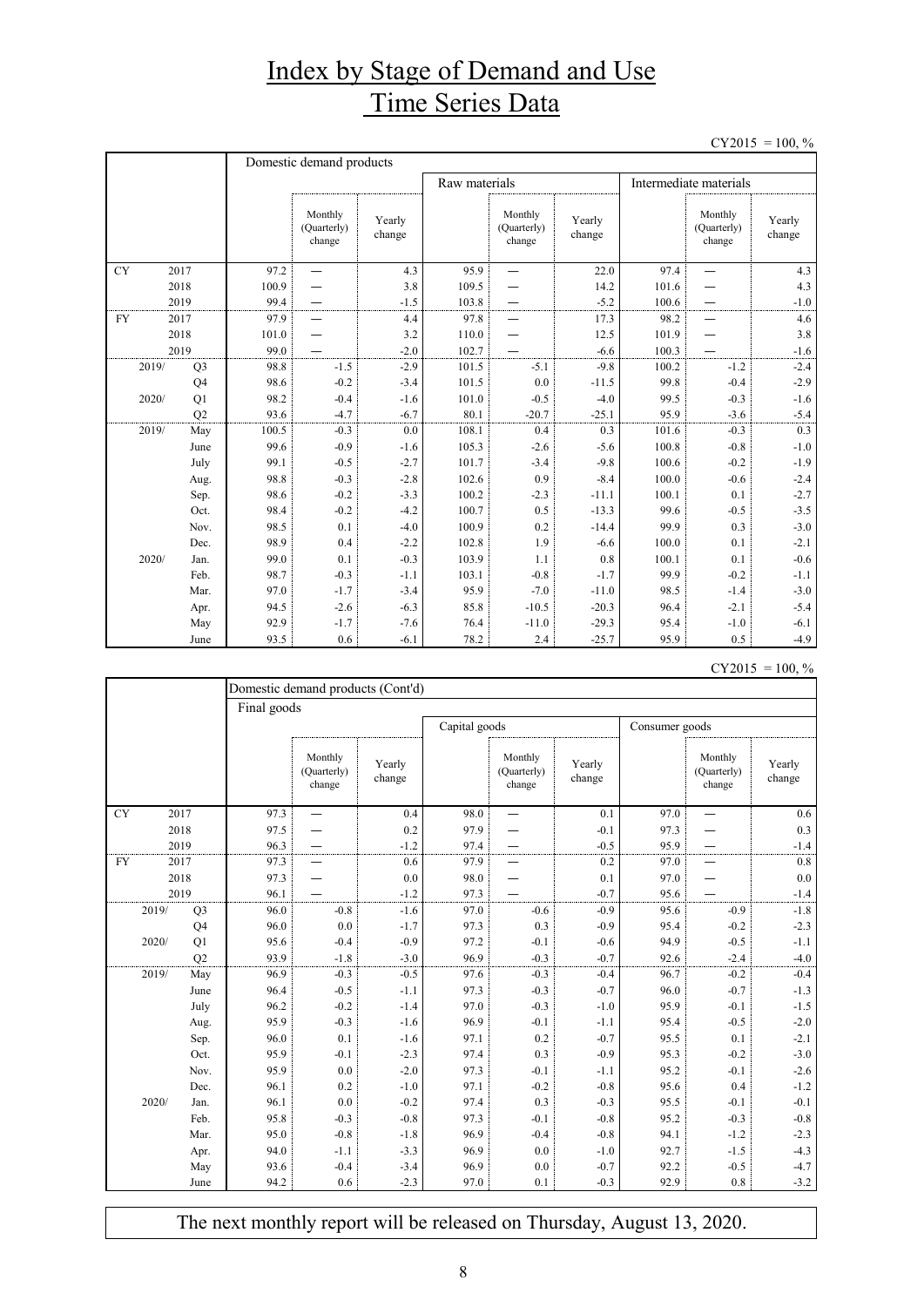# (Special Table) Producer Price Index excluding Consumption Tax

 $CY2015 = 100, \%$ 

|                             | All commodities       |                                  |                        |                                                                               |                                  |                        |  |  |  |  |
|-----------------------------|-----------------------|----------------------------------|------------------------|-------------------------------------------------------------------------------|----------------------------------|------------------------|--|--|--|--|
|                             |                       |                                  |                        | (Ref.) All commodities<br>(excluding extra charges for<br>summer electricity) |                                  |                        |  |  |  |  |
|                             | Index                 | Monthly<br>(Quarterly)<br>change | Yearly<br>change       | Index                                                                         | Monthly<br>(Quarterly)<br>change | Yearly<br>change       |  |  |  |  |
| 2019/Q1                     | 101.2                 | $-0.7$                           | 0.9                    | 101.2                                                                         | $-0.7$                           | 0.9                    |  |  |  |  |
| Q <sub>2</sub>              | 101.6                 | 0.4                              | 0.6                    | 101.6                                                                         | 0.4                              | 0.6                    |  |  |  |  |
| Q <sub>3</sub>              | 101.0                 | $-0.6$                           | $-0.9$                 | 100.7                                                                         | $-0.9$                           | $-0.9$                 |  |  |  |  |
| Q <sub>4</sub>              | 100.6                 | $-0.4$                           | $-1.3$                 | 100.6                                                                         | $-0.1$                           | $-1.3$                 |  |  |  |  |
| 2020/Q1                     | 100.2<br>$\mathbf{r}$ | $-0.4$<br>$\mathbf{r}$           | $-1.0$<br>$\mathbf{r}$ | 100.2<br>$\mathbf{r}$                                                         | $-0.4$<br>$\mathbf{r}$           | $-1.0$<br>$\mathbf{r}$ |  |  |  |  |
| Q2                          | 97.8                  | $-2.4$                           | $-3.7$                 | 97.8                                                                          | $-2.4$                           | $-3.7$                 |  |  |  |  |
| 2019/May                    | 101.8                 | $-0.1$                           | 0.7                    | 101.8                                                                         | $-0.1$                           | 0.7                    |  |  |  |  |
| June                        | 101.2                 | $-0.6$                           | $-0.2$                 | 101.2                                                                         | $-0.6$                           | $-0.2$                 |  |  |  |  |
| July                        | 101.1                 | $-0.1$                           | $-0.7$                 | 100.9                                                                         | $-0.3$                           | $-0.6$                 |  |  |  |  |
| Aug.                        | 100.9                 | $-0.2$                           | $-0.9$                 | 100.7                                                                         | $-0.2$                           | $-0.9$                 |  |  |  |  |
| Sep.                        | 100.9                 | 0.0                              | $-1.1$                 | 100.6                                                                         | $-0.1$                           | $-1.2$                 |  |  |  |  |
| Oct.                        | 100.5                 | $-0.4$                           | $-1.9$                 | 100.5                                                                         | $-0.1$                           | $-1.9$                 |  |  |  |  |
| Nov.                        | 100.6                 | 0.1                              | $-1.4$                 | 100.6                                                                         | 0.1                              | $-1.4$                 |  |  |  |  |
| Dec.                        | 100.7                 | 0.1                              | $-0.7$                 | 100.7                                                                         | 0.1                              | $-0.7$                 |  |  |  |  |
| 2020/ Jan.                  | 100.8<br>$\mathbf{r}$ | 0.1<br>$\mathbf{r}$              | $-0.1$<br>$\mathbf{r}$ | 100.8<br>$\bf r$                                                              | 0.1<br>r                         | $-0.1$<br>$\bf r$      |  |  |  |  |
| Feb.                        | 100.3<br>$\mathbf{r}$ | $-0.5$                           | $-0.9$<br>lr.          | 100.3<br>$\mathbf{r}$                                                         | $-0.5$                           | $-0.9$<br>$\mathbf{r}$ |  |  |  |  |
| Mar.                        | 99.5                  | $-0.8$<br>$\mathbf{r}$           | $-2.0$                 | 99.5                                                                          | $-0.8$<br>$\mathbf{r}$           | $-2.0$                 |  |  |  |  |
| Apr.                        | 97.9<br>$\mathbf r$   | $-1.6$<br>$\mathbf{r}$           | $-3.9$<br><sup>r</sup> | 97.9<br>$\mathbf{r}$                                                          | $-1.6$<br>$\mathbf{r}$           | $-3.9$<br>$\mathbf{r}$ |  |  |  |  |
| May                         | 97.5<br>$\mathbf{r}$  | $-0.4$                           | $-4.2$<br>Ir           | 97.5<br>$\bf r$                                                               | $-0.4$                           | $-4.2$<br>$\bf r$      |  |  |  |  |
| June<br>Preliminary Figures | 98.1                  | 0.6                              | $-3.1$                 | 98.1                                                                          | 0.6                              | $-3.1$                 |  |  |  |  |

Note: r: revised figures